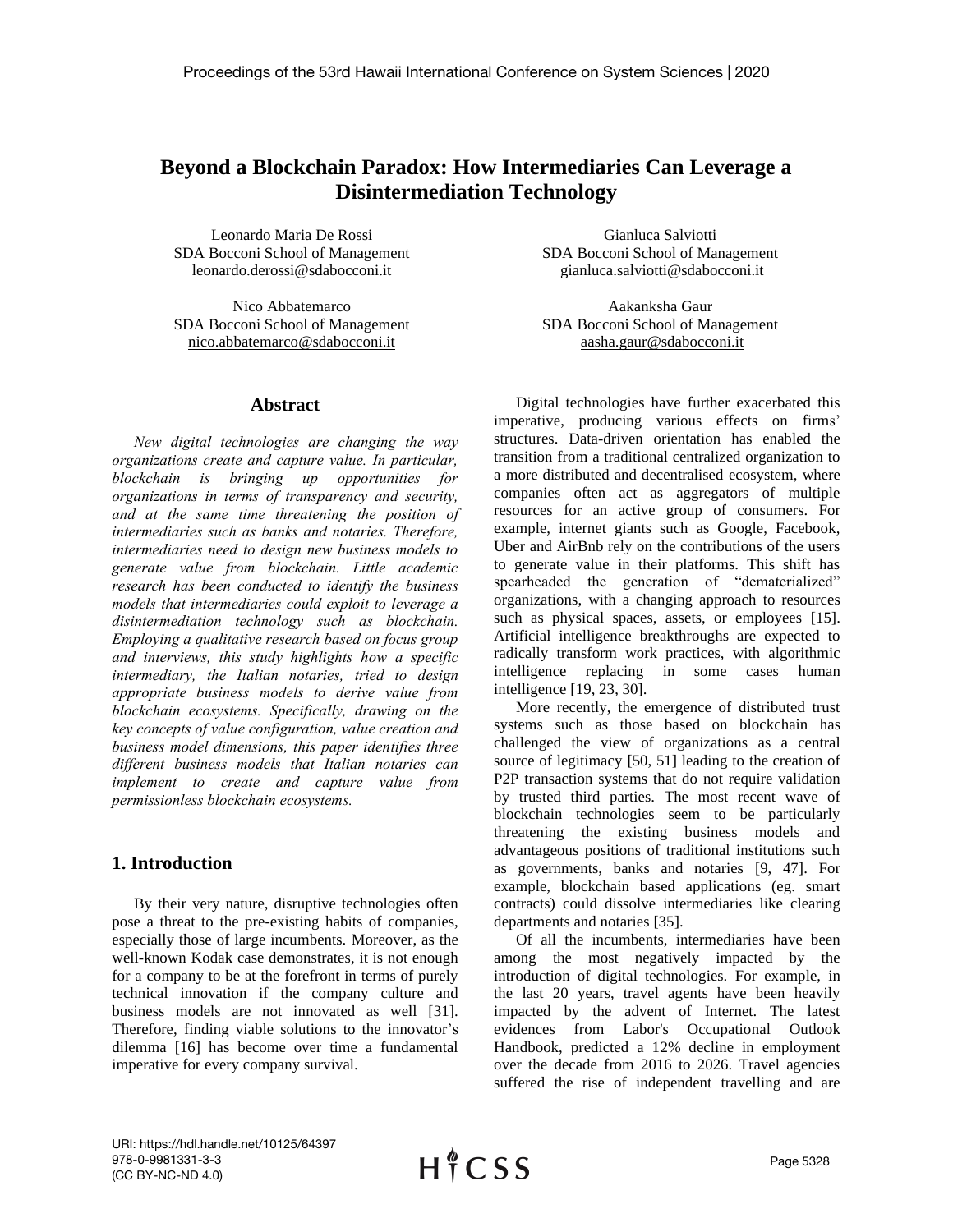trying to embrace the online and mobile channels in order to stay competitive [33, 55]. However, technologies can support intermediaries as well. Investment advisors should have been totally disrupted by robo-advisors – a cheaper, more accessible, transparent and unbiased financial service [53]. Yet, robo-advisors have failed to capture significant market shares, and still appear to be more of a niche solution than a mainstream competitor to traditional financial advisory companies. This failure does not mean that this technology will not impact the financial sector; estimates are that hybrid services, such as financial advisors supported by robo-advisors, will gain the upper hand in the financial market [26, 27]. Thus, established intermediaries are deeply incentivized in finding solutions that will allow them to innovate their business models and better position themselves in terms of value propositions.

To sum up our argument, digital technologies such as big data, IoT and blockchain are radically changing the way economic activities are organized and coordinated within ecosystems. Traditional institutions and more importantly intermediaries need to embrace the rapid advances in the digitization of activities and processes and to reshape their existing business models to create and capture value from these new sources.

With this paper, we seek to contribute to the emerging research on how blockchain-enabled ecosystems can contribute to create new business models or enhance existing ones. In particular, our study is aimed at understanding how organizations such as intermediaries, theoretically threatened by this technology, can instead extract value from it. In particular, we undertook a study on a specific set of intermediary organizations, the Italian notaries, and explored how they could leverage blockchain-enabled ecosystems to design new business models or improve the range of services they already offer.

Key concepts we build upon for our analysis include value creation [5], business models [2, 24, 48] and value configuration [28, 54]. We elucidate these concepts in Section 2, together with a brief overview of blockchain technology. In Section 3, we provide a description of our empirical case and reasons for selecting it, as well as a summary of our data collection and analysis. After presenting our empirical results in Section 4, we conclude by highlighting the insights generated, discussing our contributions and their implications in Section 5.

## **2. Literature review**

The adoption of digital technologies has the potential to transform key business operations,

products and processes, and to shape organizational structures and value chains [34]. When implementing digital technologies into their legacy systems, firms face the issue of how to reshape existing business models and create new ones that facilitate the integration with the ecosystems gravitating around them, thus allowing for value creation and capture. In the following sub-paragraphs, we elucidate the most relevant approaches provided by the existing literature on the topics of value creation and capture, with particular reference to the notion of value configuration [54] and the V4BM framework proposed by Al-Debei & Avison [2]. Finally, we also provide a brief explanation of what blockchain technology is, including a description of some of its most important features.

#### **2.1. Value configuration and value creation**

A business model *"describes the rationale of how an organization creates, delivers and captures value"* [41]. Many scholars from information systems and management literature have explored the concepts of value configuration logic and value creation in business models [5, 24, 42, 44].

For example, Stabell & Fjeldstad [54] highlighted the notion of value configuration and identified three configurations through which organizations provide value: value chain, value shop, and value network. Each of the three forms differs in terms of value proposition: for example, in the value chain configuration value is generated by transforming inputs into valuable outputs. Firms operating the value network model, instead, provide value primarily by linking and matching different stakeholders. Finally, in the value shop configuration, value is provided by evaluating customers' problems and revising them iteratively until they are solved [28]. In a similar manner, Pagani [44] argue that digital businesses create value by bringing together two or more distinct groups of customers and creating an infrastructure that substantially reduces the transaction costs among them.

As for value creation, Bowman & Ambrosini [13] define it as the contribution to the utility of the final good or service to end users and distinguish it from value capture defined as the difference between revenue and cost retained by the firm. Building upon a multiple case study of 59 American and European ebusinesses, Zott & Amit [61] identify four sources of value creation: efficiency, complementarities, lock-in, and novelty. More precisely, Zott & Amit [61] refer to:

**Novelty** – as the level of uniqueness of goods or services offered by a business; it represents a new way of satisfying existing market needs or finding and addressing entirely new needs;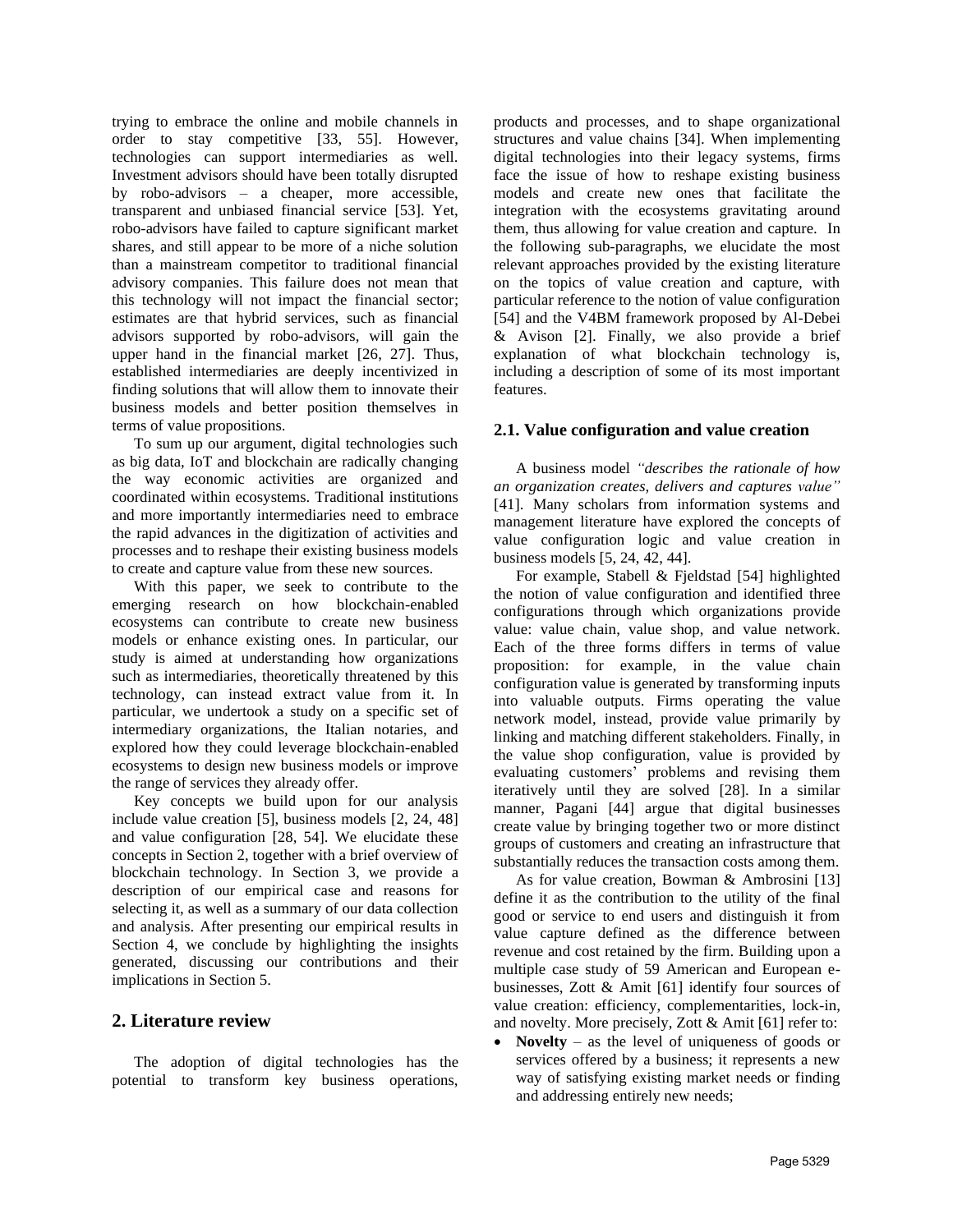- **Lock-in** as the total costs which a customer should sustain to move to another vendor. It is assumed that the higher the switching costs the tighter the customer lock-in;
- **Complementarities** as the total benefits provided by being able to dispose of a bundle of goods together rather than having each of the goods separately;
- Efficiency as the general benefits provided to customers in terms of time, effort, costs.

These four sources of value creation are also applicable to digital businesses [4].

### **2.2 Business model dimensions**

The V4BM framework proposed by Al-Debei & Avison [2] represents a comprehensive framework that identifies four key value dimensions. They are value proposition, value stakeholder ecosystem, value finance and value architecture.

- **Value proposition**: This dimension includes descriptions of the core services and products that the organization offers along with their intended value elements [2, 32]. Moreover, Amit & Zott [6] have highlighted that from a firm-based point of view the evaluation of a value proposition should explicitly include all the stakeholders, rather than only the customers;
- **Value stakeholder ecosystem**: This dimension is representative of the external arrangements and relationships that an organization entertains with its stakeholders [2]. Such stakeholders include a large array of actors such as suppliers, customers, marketers and competitors [13, 20, 24]. Thus, this dimension depicts the inter-organizational value perspective [3];
- **Value finance**: This dimension is useful to illustrate the cost structure and revenue streams for the organization. This dimension defines how the firms captures the value it creates [42, 43];
- **Value architecture**: This dimension focuses on the structural design of a company, including its technological architecture and organizational infrastructure. It comprises a series of assets, resources (tangible and intangible), and core competencies. In this context, Hedman & Kalling [24] indicate that to serve the market, any organization needs resources that could take human, physical, and technological forms.

#### **2.3 Blockchain technology and its features**

A blockchain is a decentralized database structured in blocks, each one containing a certain amount of information and distributed through a chain (i.e. a ledger) over a network. Hence, it is a digital way to store any kind of data, be it a token of value or a crypto money balance, through a network (for example, the Internet).

Data stored in a blockchain cannot be lost. They are there forever, replicated as many times as the number of nodes in the network. Nodes add new data to the blockchain after reaching an agreement among them. Therefore, if correctly implemented, blockchain technology can guarantee security, immutability, and transparency of data [49].

In terms of governance, a blockchain can be divide in two macro-categories: permissioned and permissionless, referring to the possibility for a node to take part in the consensus mechanism freely or not [17]. More specifically, in permissionless blockchains anyone, including malicious actors, can participate in the consensus process, while permissioned blockchains are kept centralized to one - or more - authorized user.

# **3. Research context and methodology**

### **3.1 Context: the Italian notary system**

Within the Italian scenario and more generally in civil law countries, the notary plays a crucial role dealing with many different tasks. In particular, the notary is a public official established to receive and certify acts occurring inter vivos (i.e. sales, exchanges, divisions, mortgages, etc.) and acts of last will (i.e. testaments), give them the necessary publicity for validity or enforceability with third parties, and keep and issue their copies, summaries and extracts. A deed redacted by the notary is a public act, that has a particular legal status: what the notary attests in the deed (e.g. that he read its content in front of the parties and received their approval, or that a person has made or signed a declaration in front of him) is "fully proofed" (i.e. must be considered true by a judge unless the crime of forgery is ascertained).

The peculiar characteristics of a notary are two:

- The trustworthiness, which rests on his impartiality, on a high-level legal and fiscal preparation, and on his nature as a public official (guarantor of the truthfulness and legality of the acts);
- The reliability, consisting in the fact that the notary exercises his function not as an employee of the State, but within a free professional organization that guarantees efficiency.

Given the intrinsic characteristics of transparency, immutability and security of a blockchain system [45, 46, 56, 60] the similarities between this technology and the role of the notary have been already highlighted by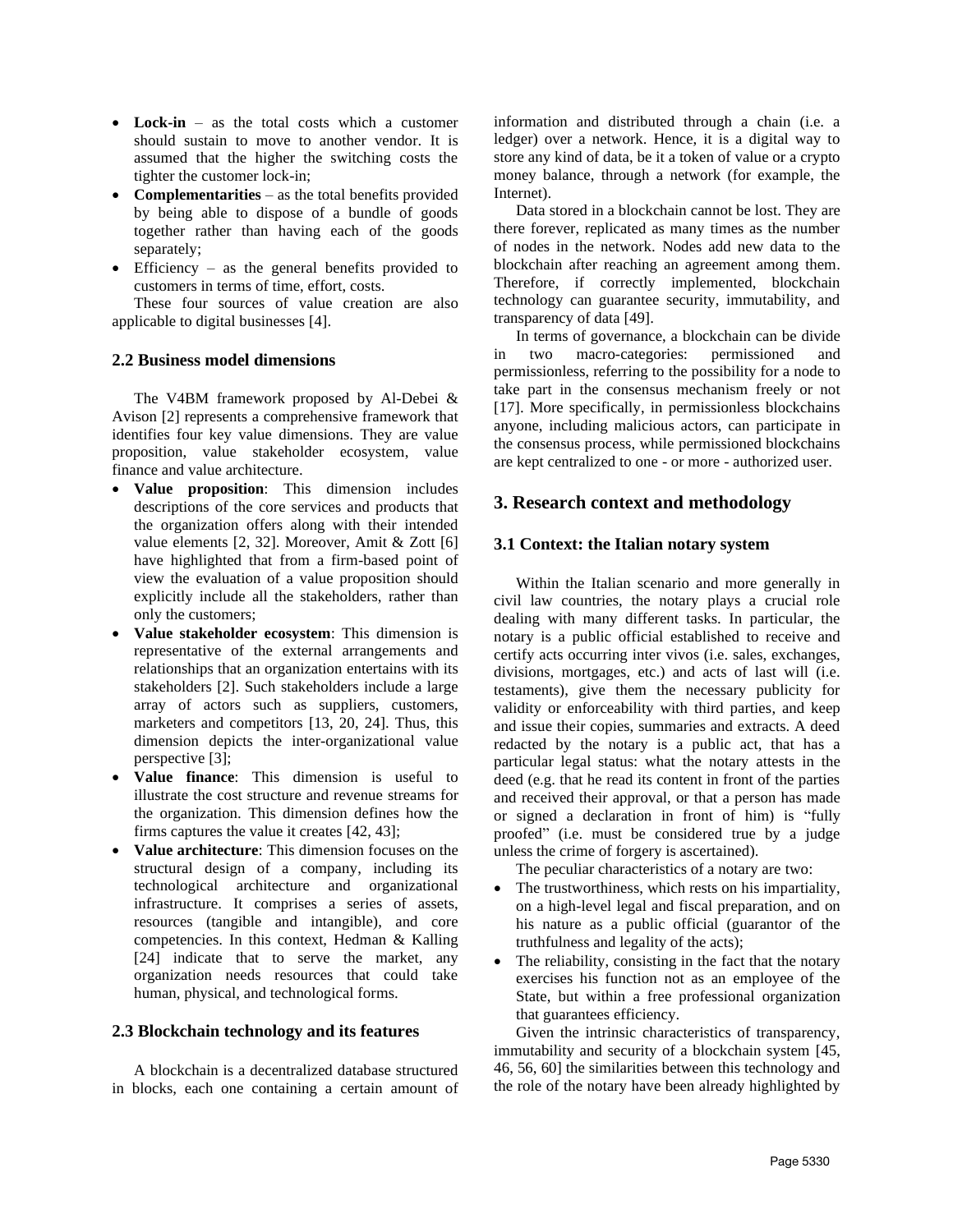numerous studies, together with the idea of transforming the blockchain into a sort of virtual notary able to certify the correctness of certain documents (e.g. land properties sale) [8, 22].

However, to date there are at least two substantial constraints on the adoption of blockchain as an autonomous notarization system. First, the still inadequate technological level of biometric recognition systems prevents the creation of failsafe systems for representing a physical asset in a digital format: "*a blockchain is only as reliable as those responsible for establishing the link between the asset and what refers to it on the blockchain*" [7]. Second, there is still no system of governance for blockchain that can accurately determine who is legally responsible for the information shared in a decentralized and distributed ecosystem.

Our hypothesis is that the notary can fill in these gaps in his role of public officer, bound by legal obligations and fully accountable for the truthfulness and correctness of the documents he certifies. Therefore, we investigate the possibility of using blockchain as a tool capable of supporting and improving notarization work and enabling new business models to expand the portfolio of services offered by a notary.

## **3.2 Methodology**

In order to address our hypothesis, we adopted a qualitative exploratory study based on nominal group technique, focus groups and interviews [37, 52, 57, 58]. Focus group is a method of collecting qualitative data from multiple individuals through informal discussions focused on a specific topic [29, 38].

The study took place in three phases. In Phase 1, a series of 3 internal sessions, each one 2 hours long, was held over a period of 7 months in order to broadly define the scope of the research. The participants in such meetings included 6 notaries belonging to the Italian Council of Notaries, the President and the CIO of Notartel - the company providing ICT services for Italian notaries - and 5 blockchain and IS experts from the academia, 2 of which acting as facilitators during the discussions. The brainstorming sessions were organized according to classical steps of the nominal group technique [57, 58]: in the first session, after introducing the existing scientific literature and the actual implementation possibilities, each participant was required to write down ideas on feasible use cases and then sharing them with the other participants. Six concepts, summarized in Table 1, emerged during this first meeting. In the second session, the ideas previously generated were discussed and furtherly clarified to all the participants. Finally, in the third session each of the participant ranked the ideas from one (lowest) to six (highest). Only the three ideas with the higher average ranking were selected for further analyses.

|  | Table 1. Debated use cases |  |  |
|--|----------------------------|--|--|
|  |                            |  |  |

| Use case                               | <b>Ranking</b> |
|----------------------------------------|----------------|
| Multisig services for cryptocurrencies | 4.81           |
| Digital identity mgmt. in blockchain   | 4.45           |
| Escrow services for smart contracts    | 3.63           |
| Tracking platform for luxury goods     | 3.09           |
| Forensic analysis on crypto funds      | 2.54           |
| Physical asset tokenization            | 2.45           |

The first use case selected was **management of multisig services for cryptocurrencies** [1, 59]. One of the fundamental characteristics of a permissionless blockchain is the security guaranteed to its users and obtained thanks to the decentralization and distribution of the network that maintains it. At the same time, however, there have been numerous cases of theft, loss or non-voluntary transfer of cryptocurrencies or other crypto-assets. On the one hand, a public blockchain is a secure architecture from an IT point of view. On the other hand, however, the ecosystems of services built around it are not the same - especially with regards to the software used for saving/transferring cryptocurrencies (called "wallet") and the platforms needed to buy and sell them ("exchanges"). A solution to solve this issue problem could be a multi-key service (more commonly "multisig"), wherein both the final user and a third party must sign a transaction in order for it to be valid.

A second use case was **association of digital identities in the blockchain world**, which relates to the provision and management of reliable digital identity systems [10, 36]. The traditional identification systems (e.g., identity card, driving license and passports) are used in a circumstantial manner within a reference community, in which the issuing authority guarantees the truthfulness of the data entered. However, in a trustless and open environment like the Internet, there is no comparable entity. Blockchain technology introduces a further element of uncertainty to the whole scenario. In fact, the system of public/private keys at the base of the same guarantees a high level of anonymity, being the identity of the user represented only to an alphanumeric code. Although anonymity in some cases is a necessary aspect, it is conceivable that in practice it has slowed down the adoption of technology so far, being in total opposition to the stringent anti-money laundering (AML) and know-your-consumer (KYC) procedures recently adopted.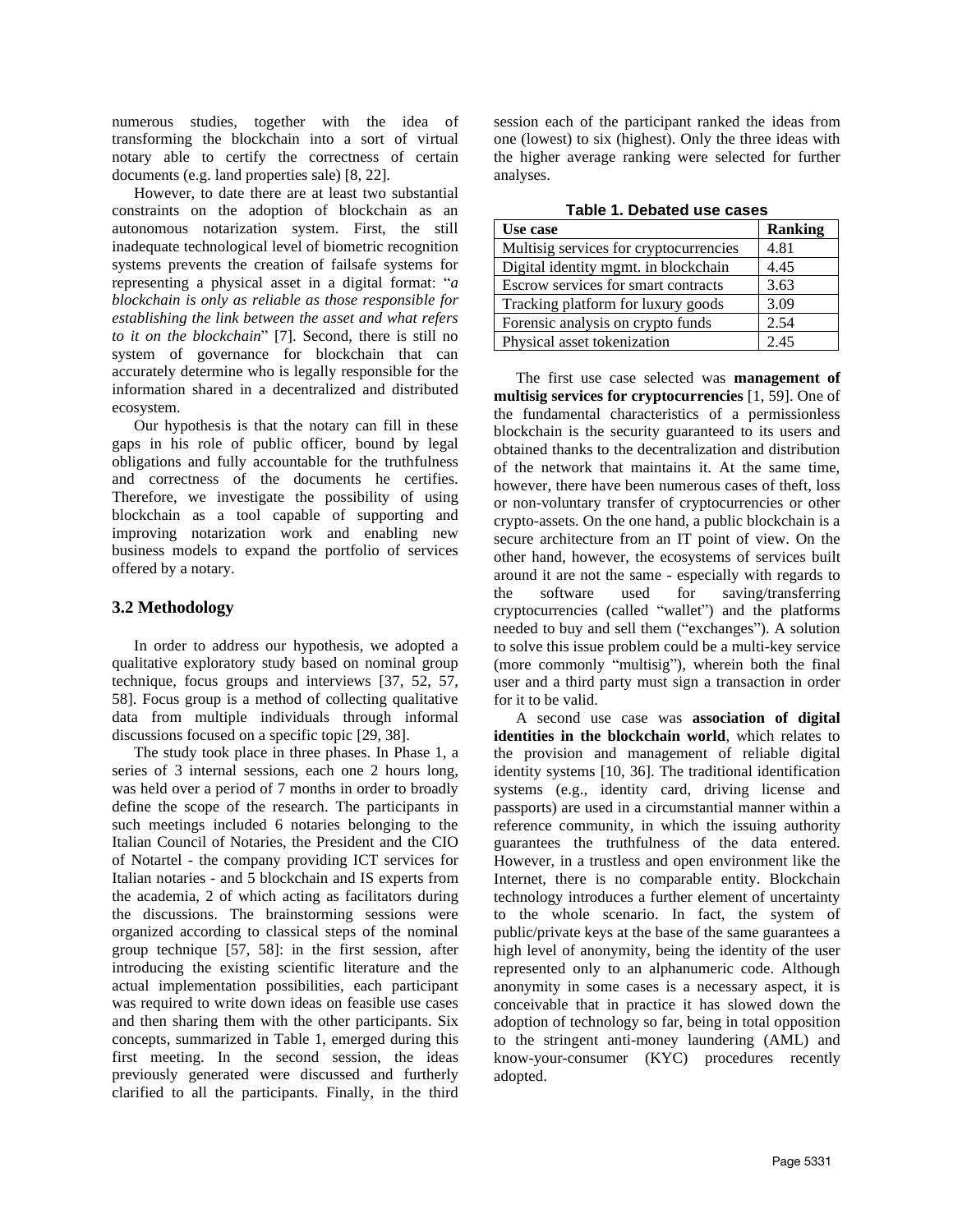The third use case identified was the delivery of **escrow services for public smart contracts** [18, 39]. Within a smart contract, all the necessary conditions are set to make a transfer of a token happen. Clearly, the transfer conditions may be the most disparate and depend strictly on the type of smart contract in question. However, the physical world is still today very difficult to represent in the digital world. What is missing is a system of escrow (guarantee) that ensures that a physical asset is represented in a confirmatory manner in the digital world, in order to enable the exchange on blockchain platforms.

Following the identification of the use cases, in Phase 2 a focus group session was organized at a leading Italian business school with thirty-two participants from consulting organizations, blockchain based start-ups, and digital transformation firms. A brief summary of the participants' profile and experience is depicted in Tables 2, 3 and 4.

| Table 2. Profile of the respondents |  |  |  |  |
|-------------------------------------|--|--|--|--|
|-------------------------------------|--|--|--|--|

| Respondents' profile         | N. of participants |
|------------------------------|--------------------|
| Consultant & analyst         | 10                 |
| Head of business development | 2                  |
| Blockchain developer         |                    |
| Project & product manager    |                    |
| Sales manager                | 3                  |
| CTO & IT architect           |                    |

### **Table 3. Focus 1 - Working experience**

| Working experience | N. of participants |
|--------------------|--------------------|
| 1 year or less     |                    |
| $2 - 5$            |                    |
|                    |                    |
|                    |                    |

| Table 4. Focus 2: Blockchain experience |  |
|-----------------------------------------|--|
|-----------------------------------------|--|

| <b>Experience with blockchain</b> | N. of participants |
|-----------------------------------|--------------------|
| vear or less                      |                    |
|                                   |                    |
|                                   |                    |
|                                   |                    |
|                                   |                    |

In this phase, an introductory explanation session was first held in order to make it easier for the participants to understand the three models under study. Therefore, the participants were organized into three groups to collect their thoughts about the key question of "*How intermediaries can create value and complement their existing services by leveraging permissionless blockchain*?".

The respondents were distributed proportionally in the various groups according to their years of experience with blockchain and their working backgrounds. Furthermore, each group was moderated by a blockchain expert from the academia plus a member of the Italian Council of Notaries.

Each of the groups was asked to choose one of the three use cases preselected during Phase 1 and translate the general idea into a well-defined business model, focusing in particular on the following unstructured points:

- The trustworthiness, which rests on his impartiality (all parts of the contract are protected), on a highlevel legal and fiscal preparation, and on his nature as a public official (guarantor of the truthfulness and legality of the acts);
- Main actors of the solution;
- Plausible revenues/costs structure;
- Technological architecture;
- Main pros and cons;
- Legal and accountability issues.

The data obtained in this phase were collected both in text and video formats.

Finally, in Phase 3, a follow-up online questionnaire was distributed to the participants to summarize the previous results and collect additional information on the solutions that emerged from the brainstorming session. In the survey, after providing a brief description of their solution, the participants in the focus groups answered to the following semistructured questions:

- What is the role of the notary in the solution?
- Are there any inconsistencies with the current notary business models?
- What are the valuable aspects of the solution for the notaries?
- What are the valuable aspects of the solution for the customers?
- Who are the other stakeholders involved in the solution?
- Does the solution provide valuable social benefits?
- On which technological platforms may the solution be developed?
- How much would the current scalability of blockchain technology limit the solution?
- What are costs and revenues of the solution?
- Does the solution include one or more persons responsible for the initiative?
- How much would the existing legislative gaps limit the solution?

The questions posed to the respondents were used to identify stakeholders for the service, the valuable aspects for notaries, the benefits accrued to the stakeholders, the revenues streams and costs structures,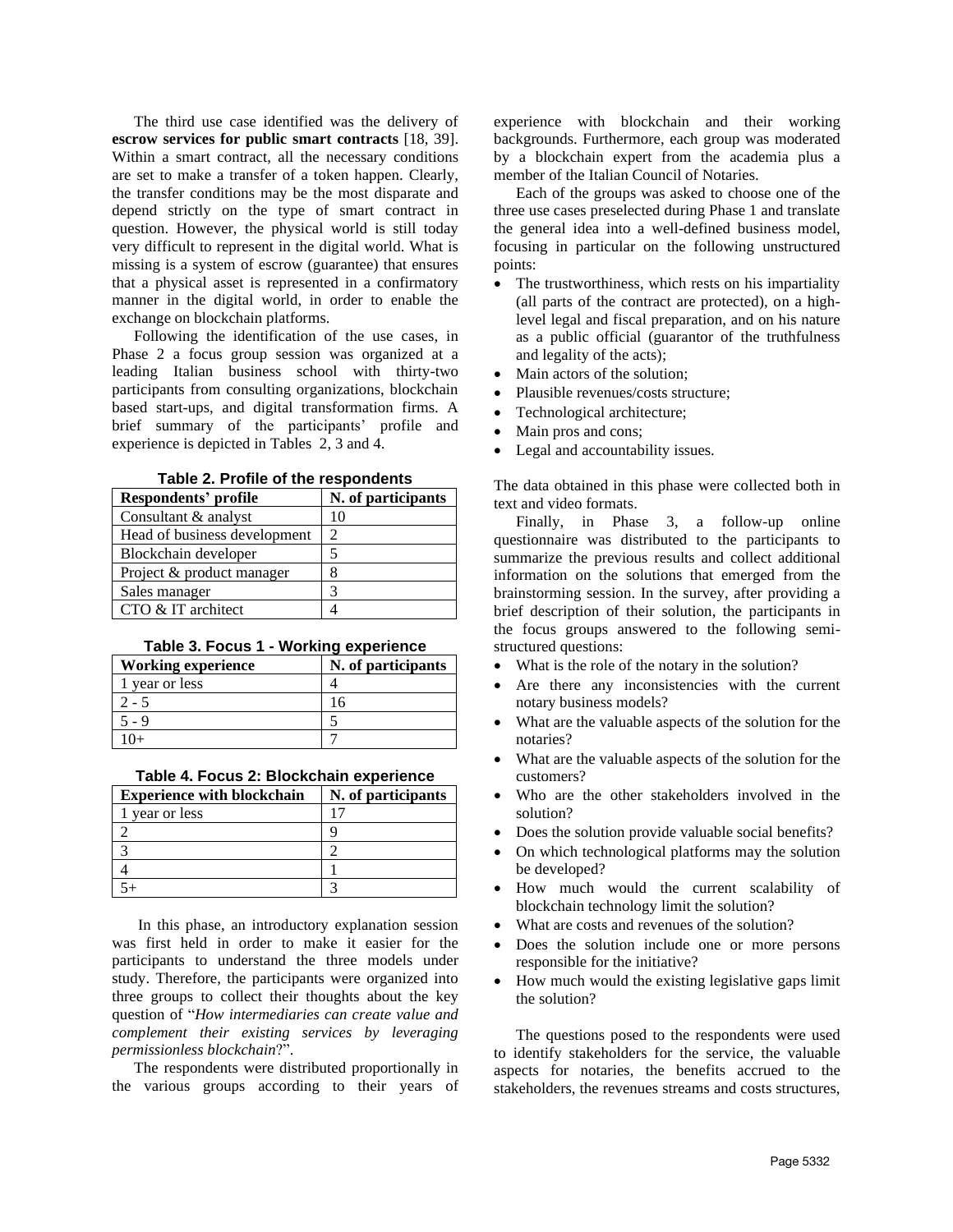the governance mechanisms, and the technical protocols involved.

# **4. Findings**

The analysis led us to some interesting findings. The value creation model originally proposed by Amid & Zott [5] is an appropriate lens to explore the case of Italian Notaries with blockchain. According to the authors, there are four sources of value creation for businesses: (i) novelty, (ii) lock-in, (iii) complementarities, and (iv) efficiency. The Italian Notaries could create value from the proposed solutions exploiting these four sources.

The first use case – **multisig services for cryptocurrencies** – would represent a new form of business model for notaries (novelty) and a possible solution to increase cryptocurrencies' security [12]. Moreover, it could provide actual benefits to all the cryptocurrencies' holders that currently want to store and transfer crypto assets in a much more secure way (efficiency). Finally, this solution could enable other cross-services, such as automatic transfer of cryptocurrencies in case of will execution (complementarities). According to Article 603 of the Italian Civil Code, Italy requires a citizen to have a notary sign his will to be valid for all legal purposes. This means that if a crypto holder wants to create a self-made will for his own crypto-assets, he will need a notary to confirm the authenticity of the will. Thus, notaries could be the only entities having the legal power to split crypto-assets among different heirs in case of death (lock-in).

The second use case – **association of digital identities in the blockchain world** – would represent a way of consolidating their role of certification authorities within the Italian ecosystem. The notaries would be a core actor within the Italian blockchain ecosystem (lock-in) becoming the entity authorized by law to identify cryptocurrencies' holders (novelty).

Finally, the third use case – **escrow services for public smart contracts** – would represent both a new service (novelty) and a complementary offer, considering that the notary already provides a service of certification of high-value physical goods (complementarities).

In the following subsections, we describe each business model in detail, explaining their value configurations and business model dimensions.

## **4.1 Business Model 1 – Notary as Custodian**

**4.1.1 Digital business model.** In this case, the task of the notary consists in managing cryptocurrencies'

wallets together with the clients. More specifically, the notary will manage a multi-signature key to authorize transactions happening on one or more of the customer's wallets.

**4.1.2 Value configuration.** The custodian model is configured as a **value shop**, as it is the solution to a specific cryptocurrencies' problem related to security and recovery.

### **4.1.3 Value dimensions.**

- Value proposition: In the custodian model, the custody of keys represents the main additional security service, allowing cryptocurrencies' holders to be protected from frauds, thieves or hackers. Moreover, in case of death, cryptocurrencies would not be lost but split between the different heirs following the customer's will instructions. As stated by one of the participants, "*this is the perfect technological solution to avoid the loss of blockchain keys – and thus the consequent permanent loss of all the cryptocurrencies owned*".
- Value stakeholder ecosystem: A diffusion of this service could benefit the entire Italian network of cryptocurrencies' holders interested in higher level of security. Furthermore, the introduction of multisignature services could lead to a legal (and technical) way of transferring the property of cryptocurrencies after a person's death, guaranteeing to all crypto-holders a possibility to legally transfer their assets to their heirs.
- Value architecture: The service would be offered through an integrated platform to manage the multisignature service by the National Council of Notaries. As stated by one participant "*the solution will be composed by a multi-signature wallet and a key repository system*".
- Value finance: On one side, notaries would need to sustain an initial cost related to the implementation of the multi-signature wallet and a creation of a highly-secure key repository system. Furthermore, it would be required to organize some advanced training sessions to teach notaries how to use this new solution. On the other side, notaries would receive revenues in form of a commission for each managed key.

# **4.2 Business Model 2 – Notary as ID Authenticator**

**4.2.1 Digital business model.** In this case, the task of the notary consists in creating an authenticated system of certification of blockchain addresses. This allows to extend to the field of cryptocurrencies the previous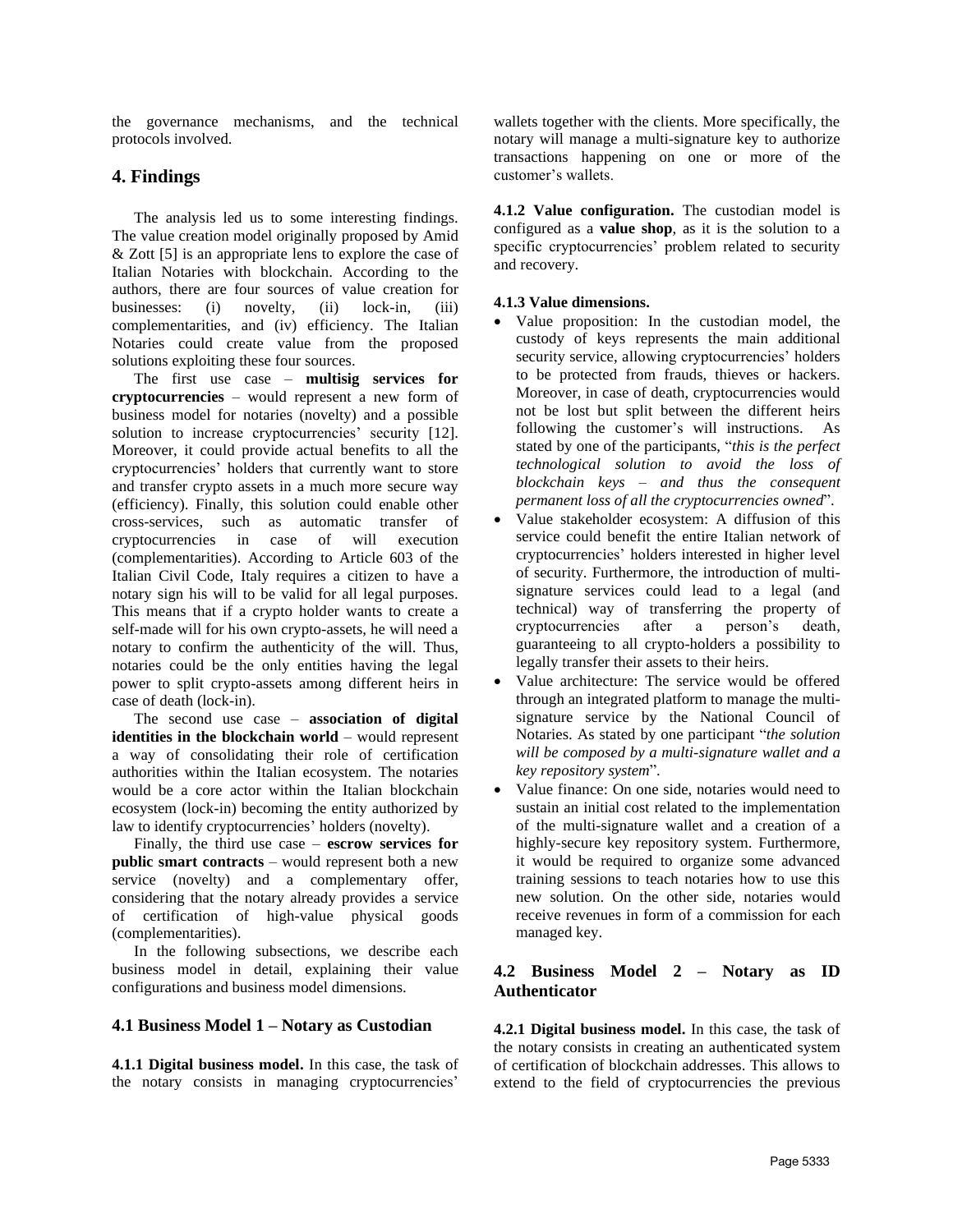business model of the notary, which is already authorized by law to identify its customers in relation to the AML/KYC guidelines.

**4.2.2 Value configuration.** The authenticator model is configured as a **value network**, given the key role of the notary in enabling the creation of an authenticated ecosystem of final users adopting cryptocurrencies.

### **4.2.3 Value dimensions.**

- Value proposition: In the authenticator value configuration, the certification issued by the notary acts as proof of ownership, allowing the construction of a network of cryptocurrencies users that assures security and privacy (guaranteed by the notary's trustworthiness) without renouncing to compliance with the principles of accountability and the stringent anti money laundering (AML)/know your customer (KYC) compliance procedures. As stated by one of the participants, *"it is possible that this solution will increase the acceptance of the blockchain as technology by the mainstream public"*, also pushing for the recognition of cryptocurrencies as legal tender money.
- Value stakeholder ecosystem: A major acceptance of cryptocurrencies could in turn benefit other stakeholders, such as new businesses that decide to accept cryptocurrency as a means of payment. Other important stakeholders would be i) the public administration, facilitated in the creation of a fiscal framework related to cryptocurrencies, and ii) banks interested in implementing cross-selling services.
- Value architecture: The service would be provided by notaries through a partially expanded architecture compared to the one already existing today to ascertain the identity of their customers. An interviewed participant affirmed this *"the solution is based on the reutilization of the existing infrastructure already used by the notaries, as only minimum investments would be necessary to extend its functionalities in order to interact with a permissionless blockchain"*. At the organizational level, management and responsibility of the architecture would fall into the notaries' hands.
- Value finance: In terms of economic sustainability, the notaries will sustain an initial cost related to the upgrade of the technological architecture and the training necessary to learn how to use it. Revenues, on the other side, will be generated by the payment of a variable fee by the customer at each address registration and this will depend on the process of due diligence. As one participant highlighted, *"the*

*cost of due diligence related to the registration of a user addresses will vary from case to case"*.

# **4.3 Business Model 3 – Notary as Validation Oracle**

**4.3.1 Digital business model.** In this case, the task of the notary consists in being a validation oracle, similar to the one identified by Notheisen et al. [39], i.e. in certifying that the exchange of token representing a physical asset produces legal binding effects. This represent a completely new business model for a notary, albeit taking up the role already performed of authorised certifier of high-value goods.

**4.3.2 Value configuration.** The validation oracle model is configured as a **value chain**, as it is inserted within the life cycle of a product allowing its dematerialization and representation as a certified virtual token.

### **4.3.3 Value dimensions.**

- Value proposition: The role of the notary as a validation oracle allows the dematerialization of a physical asset and its representation as a virtual token, while keeping the certainty that the good is precisely identified and that the subsequent exchanges of the token occur produce legally binding effects.
- Value stakeholder ecosystem: The tokenization of an asset allows the creation of a transparent and immutable record available to all the stakeholders interested in the *"traceability of real rights on the assets in question"*. Furthermore, tokenization could lead to at least two other interesting outcomes: an increase of liquidity in illiquid markets and an the *"opening of niche markets to small-to-mid savers"*. An example is that of great artworks, which could be sold in terms of digital micro-shares, although not obviously compromising their physical nature.
- Value architecture: The service would be offered through an integrated platform by the National Council of Notaries. Therefore, the notaries will be responsible for the management and accountability of such solution, even though other auditing roles could be considered for other entities, such as *"the public administration that could check the compliance of tokens to the KYC/AML compliance procedures"*.
- Value finance: The notaries could charge a margin for each asset certified and then apply a fixed fee to authorize each transaction. As one participant elaborated, *"the notaries will apply a margin when*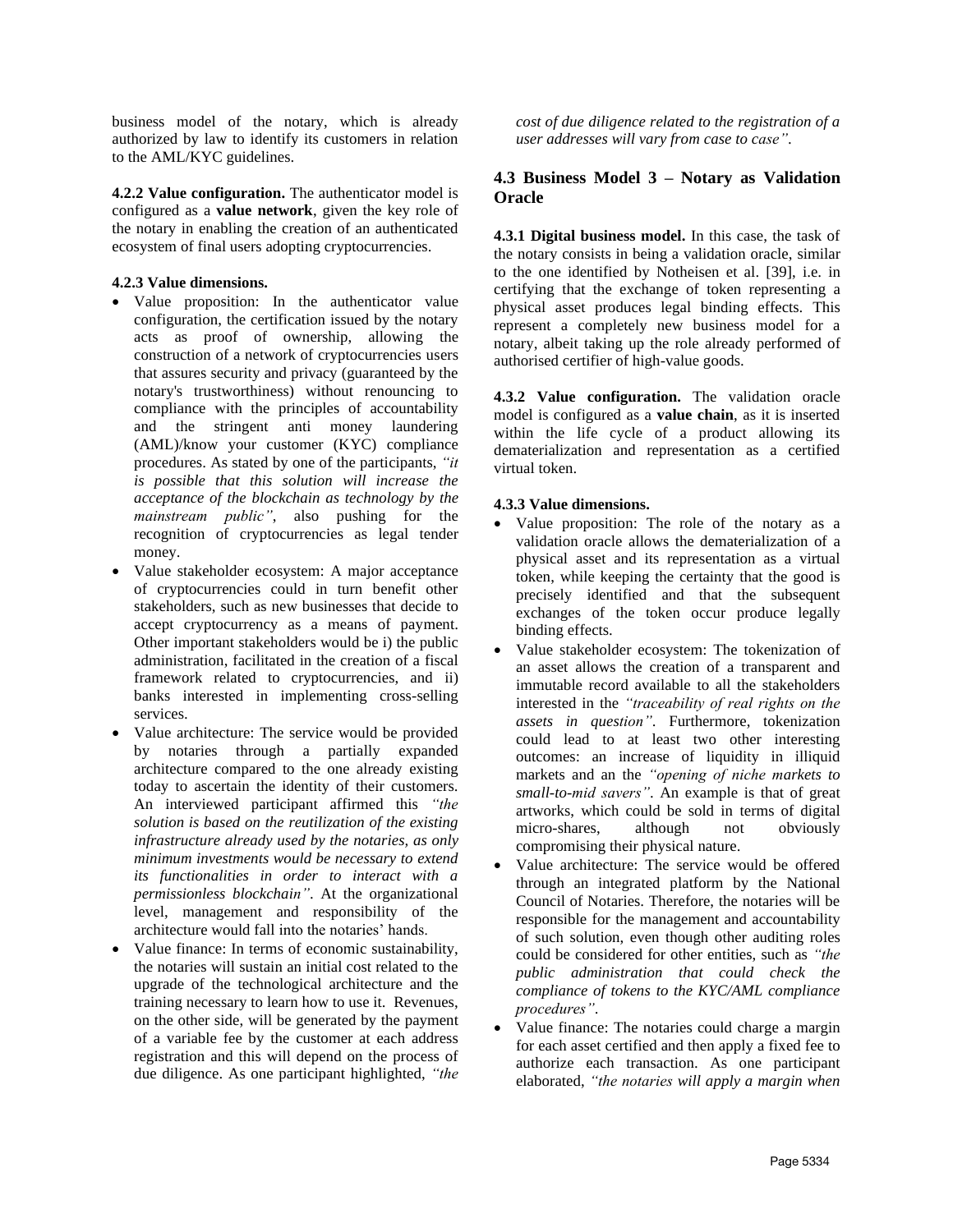*certifying the ownership of the real rights on assets and later charge a fixed fee to confirm each subsequent token exchange"*. As for costs, the greater would be linked to the implementation of the platform through which it will be possible to offer the service.

# **5. Conclusions**

According to the results emerging from the focus group, there are many ways in which an intermediary can use an innovative technology like blockchain to consolidate its position rather than see its own role jeopardized by it.

As already described by Iansiti & Lakhani [25], blockchain technology seems to be characterized by a foundational, more than disruptive, nature. This nature implies that in the construction of a blockchain ecosystem, more entities may be involved to ensure its correct operativity.

Notaries can crucially contribute to the development of such an ecosystem. Despite some similar characteristics, today a blockchain protocol is far from being a perfect substitute of a notarization system. On the opposite, notaries can contribute in solving some of the most important problems that have limited the development and diffusion of this technology to date, complementing its main characteristics (immutability, transparency and security) with their own (trustworthiness and efficiency).

In particular, the study highlighted how notaries can become part of a blockchain ecosystem in at least three different value configurations [54]:

- as **Custodian** of crypto-assets, enabled to authorize transfers on behalf of their legitimate owner. This solution aims to solve limitations inherent to safety - intended as security in accessing and managing the crypto-assets - thus answering one of the most relevant issue for crypto-holders today (*value shop*) and potentially leading to the introduction of new cross-services, such as the smart heritage;
- as a Digital ID **Authenticator**, qualified to certify the legal origin of crypto-assets and the identity of their owners. This solution would allow the creation of a network of certified crypto-assets users, leading to the resolution of the critical issues related to the fulfilment of the AML/KYC procedures, to the creation of ancillary services related to crypto-assets and to a greater recognition of crypto-assets at a regulatory and systemic level (*value network*);
- as a **Validation Oracle**, able to validate transactions of tokenized goods that have a physical

underlying asset. This solution would allow notaries to become part of the value chain of products that today cannot be "dematerialized", due to the difficulty in certifying that the owner of the digital copy is entitled to the full enjoyment of the rights guaranteed by the possession of the physical asset (*value chain*).

On the other hand, such value configuration would bring advantages to the notaries themselves. Through the three use cases, notaries would have the opportunity to develop new business models and innovate their existing ones by adding value in terms of:

- **Novelty**: through the proposition of new services to a new customer niche (no risk of cannibalization of the current customers);
- **Lock-in**: positioning themselves as the only entity able to offer such services with a high level of efficiency but also maintaining the confidentiality and privacy of their customers;
- **Complementarity**: due to the possibility of offering cross-services compared to the current ones;
- **Efficiency**: providing the most reliable option to guarantee the safety of owned crypto-assets.

Following these results, it appears that intermediaries such as the notaries might eventually consolidate their position by creating value and capturing it through the business models identified above. Our findings respond to the call by Risius & Spohrer [47] to identify whether blockchain applications can replace or consolidate intermediary services providers' business. We respond to this call by highlighting that intermediaries might not be disintermediated as many think, and rather they could strengthen their business by implementing different business models such as the three identified in this study. These new business models will enable them to enlarge their customer base, lock-in it, and create new and complementary services.

From our study, it emerges that the implementation of a new technology such as the blockchain does not guarantee automatically the transition to a more disintermediated and decentralized ecosystem of services. On the contrary, depending on the foundations upon which the technology is built, it can even lead to the consolidation and the expansion of the role of intermediaries.

## **5.1 Limitations and further research**

The contribution of this study should be evaluated in light of some limitations, which also provide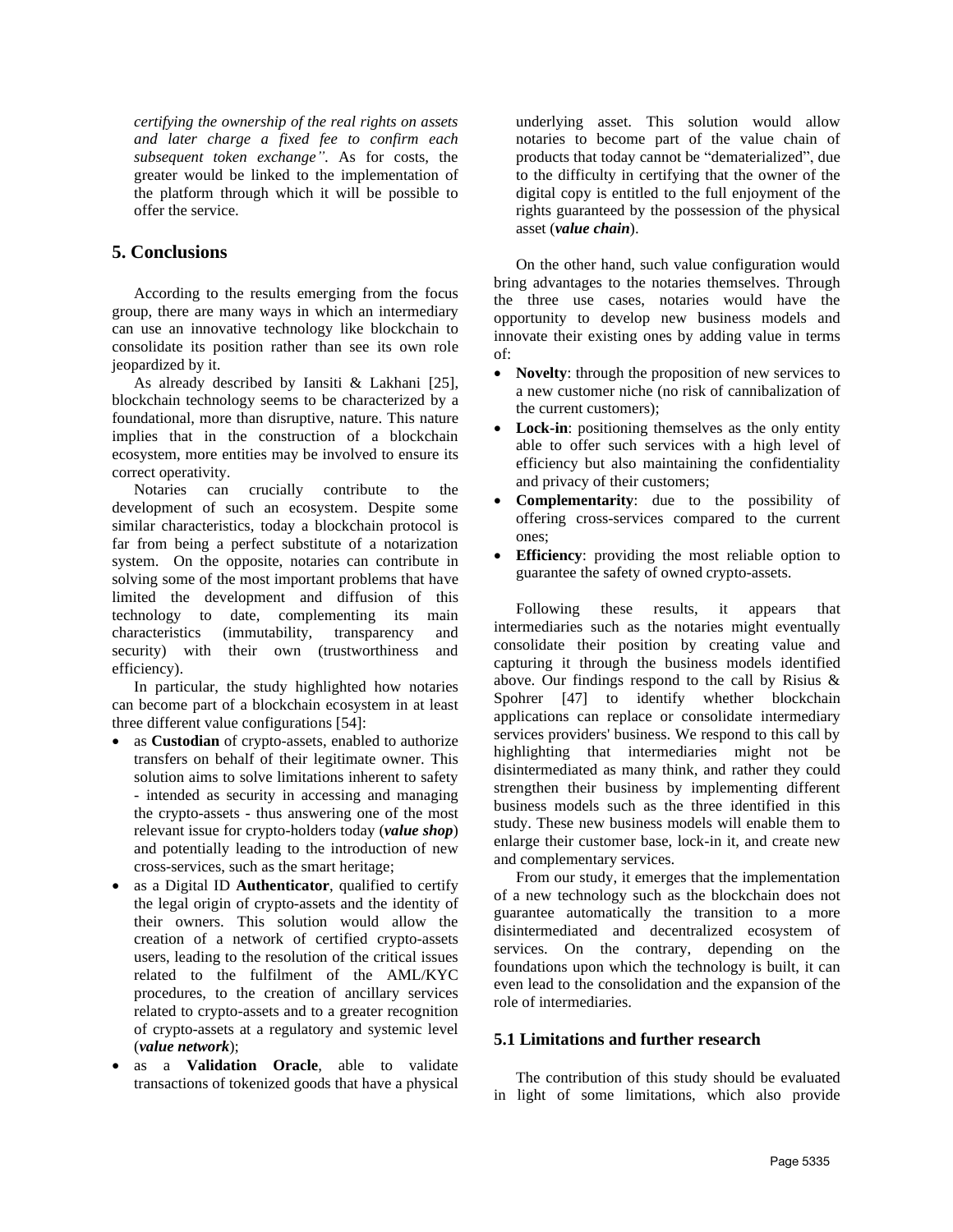directions for future research in this area. First, the generalizability of our study is limited to the peculiar notary context in Italy and more generally in civil law countries. Although our research focuses on the business models that notaries could exploit, a robust recognized legislation offering a framework for the classification of crypto-assets is yet to be established. Therefore, future research could be aimed at analysing the feasibility of the business models presented in this paper at the legal level, also in different jurisdictions, in order to better understand the profiles of responsibility and the compliance requirements linked to the various solutions.

Moreover, we would also like to point out the practical issues related to the implementation of the identified business models. While we have identified potential business models to apply on today's ecosystems, these elements are not definitive; business models and ecosystems require in fact a periodic reassessment as they evolve over time, especially when the future development of their underlying technology is so uncertain [40].

# **6. References**

[1] Aitzhan, N. Z., & Svetinovic, D. (2018). Security and privacy in decentralized energy trading through multisignatures, blockchain and anonymous messaging streams. IEEE Transactions on Dependable and Secure Computing.

[2] Al-Debei, M. M., & Avison, D. (2010). Developing a unified framework of the business model concept. *European Journal of Information Systems*.

[3] Al-Debei, M. M., & Al-Lozi, E. (2014). Explaining and predicting the adoption intention of mobile data services: A value-based approach. Computers in Human Behavior.

[4] Amit, R., & Han, X. (2017). Value creation through novel resource configurations in a digitally enabled world. Strategic Entrepreneurship Journal, 11(3), 228–242.

[5] Amit, R., & Zott, C. (2001). Value creation in E-business. Strategic Management Journal, 22(6–7).

[6] Amit, R., & Zott, C. (2015). Crafting business architecture: The antecedents of business model design. Strategic Entrepreneurship Journal, 9(4), 331-350.

[7] Ammous, S. (2016). Blockchain Technology: What is it good for Retrieved from https://papers.ssrn.com/sol3/papers.cfm?abstract\_id=283275 1

[8] Anand, A., McKibbin, M., & Pichel, F. (2016). Colored coins: Bitcoin, blockchain, and land administration. In Annual World Bank Conference on Land and Poverty.

[9] Atzori, M. (2015). Blockchain technology and decentralized governance: Is the state still necessary?.

[10] Avital M, Beck R, King J, Rossi M, Teigland R (2016). Jumping on the blockchain bandwagon: lessons of the past and outlook to the future. In: Proceedings of the 37th International conference on information systems.

[11] Beck, R., Avital, M., Rossi, M., & Thatcher, J. B. (2017). Blockchain Technology in Business and Information Systems Research. Business & Information Systems Engineering, 59(6), 381-384.

[12] Bonneau, J., Miller, A., Clark, J., Narayanan, A., Kroll, J. A., & Felten, E. W. (2015, May). Sok: Research perspectives and challenges for bitcoin and cryptocurrencies. In Security and Privacy (SP), 2015 IEEE Symposium on (pp. 104-121).

[13] Bowman, C., & Ambrosini, V. (2000). Value creation versus value capture: towards a coherent definition of value in strategy. British journal of management, 11(1), 1-15.

[14] Bouwman, H. (2002). The sense and nonsense of Business Models. In International Workshop on Business Models, HEC Lausanne.

[15] Catalini, C. (2017). How blockchain Technology Will Impact the Digital Economy. Oxford Law Faculty Blog.

[16] Christiansen, C. (1997). The innovator's dilemma. Harvard Business School Press, Boston.

[17] De Rossi, L. M., Abbatemarco, N., & Salviotti, G. (2019, January). Towards a Comprehensive Blockchain Architecture Continuum. In *Proceedings of the 52nd Hawaii International Conference on System Sciences*.

[18] Egelund-Müller, B., Elsman, M., Henglein, F., & Ross, O. (2017). Automated Execution of Financial Contracts on Blockchains. Business & Information Systems Engineering, 59(6), 457-467.

[19] Galliers, R. D., Newell, S., Shanks, G., & Topi, H. (2017). Datification and its human, organizational and societal effects. The Journal of Strategic Information Systems, 26(3), 185–190.

[20] Giaglis, G. M., Kallio, J., Tinnilä, M., & Tseng, A. (2006). An international comparison of operator-driven business models. Business Process Management Journal.

[21] Gillon, K., Aral, S., Lin, C.-Y., Mithas, S., & Zozulia, M. (2014). Business Analytics: Radical Shift or Incremental Change? Communications of the Association for Information Systems, 34.

[22] Graglia, J. M., & Mellon, C. (2018). Blockchain and Property in 2018: At the End of the Beginning. Innovations: Technology, Governance, Globalization.

[23] Günther, W. A., Rezazade Mehrizi, M. H., Huysman, M., & Feldberg, F. (2017). Debating big data: A literature review on realizing value from big data. Journal of Strategic Information Systems, 26(3), 191–209.

[24] Hedman, J., & Kalling, T. (2003). The business model concept: theoretical underpinnings and empirical illustrations. European Journal of Information Systems.

[25] Iansiti, M., & Lakhani, K. R. (2017). The truth about blockchain. Harvard Business Review, 95(1), 118–127.

[26] Jung, D., Dorner, V., Glaser, F., & Morana, S. (2018). Robo-Advisory. Business & Information Systems Engineering, 60(1), 81-86.